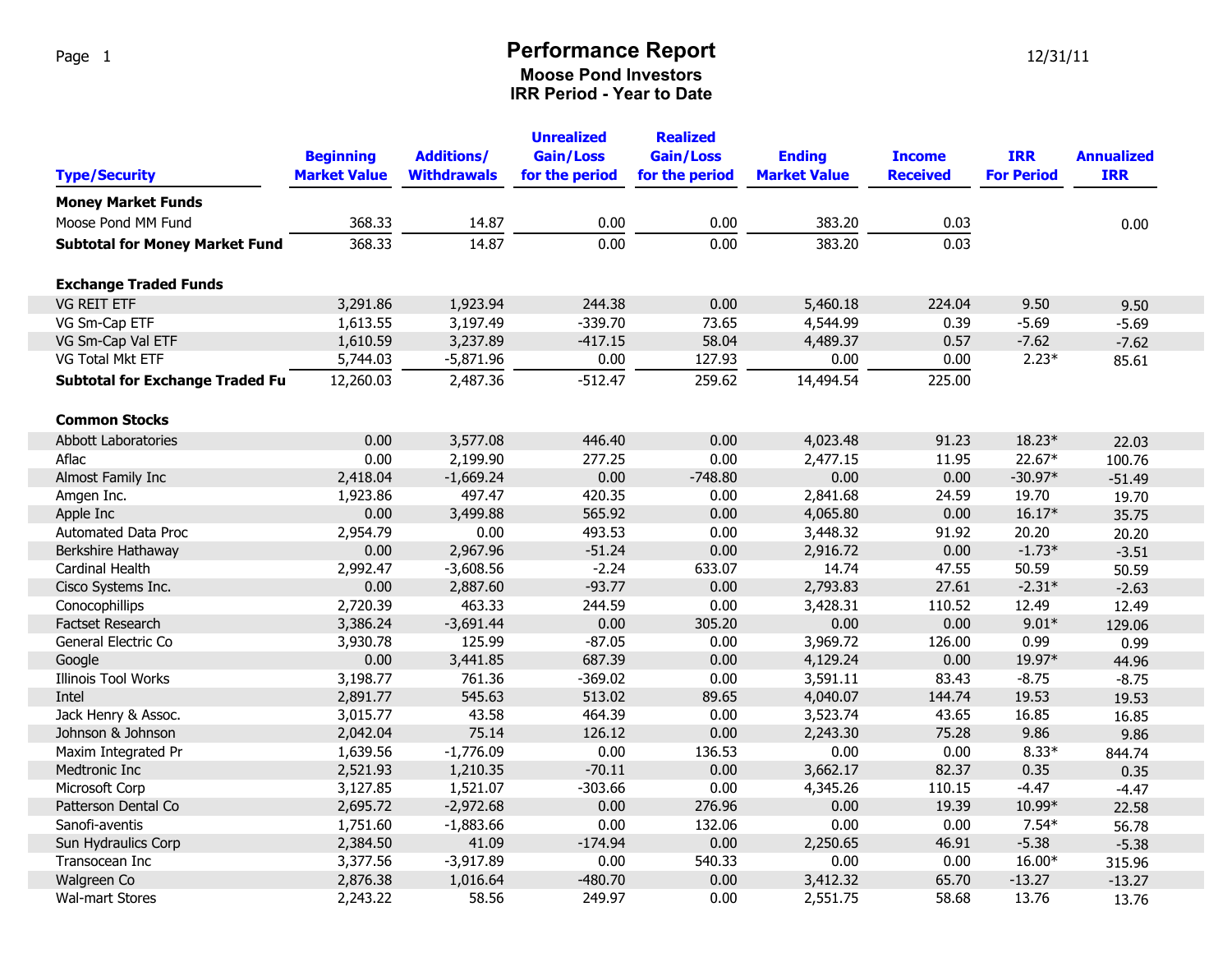## **Moose Pond Investors** Page 2 **Performance Report** 12/31/21/21/21/22 **IRR Period - Year to Date**

|--|--|

| <b>Type/Security</b>              | <b>Beginning</b><br><b>Market Value</b> | <b>Additions/</b><br><b>Withdrawals</b> | <b>Unrealized</b><br>Gain/Loss<br>for the period | <b>Realized</b><br>Gain/Loss<br>for the period | <b>Ending</b><br><b>Market Value</b> | <b>Income</b><br><b>Received</b> | <b>IRR</b><br><b>For Period</b> | <b>Annualized</b><br><b>IRR</b> |
|-----------------------------------|-----------------------------------------|-----------------------------------------|--------------------------------------------------|------------------------------------------------|--------------------------------------|----------------------------------|---------------------------------|---------------------------------|
| <b>Common Stocks</b>              |                                         |                                         |                                                  |                                                |                                      |                                  |                                 |                                 |
| Wells Fargo & Co                  | 2,712.52                                | 1,691.85                                | $-612.47$                                        | 0.00                                           | 3,791.90                             | 62.90                            | $-13.14$                        | $-13.14$                        |
| <b>Subtotal for Common Stocks</b> | 56,805.76                               | 7,106.77                                | 2,243.73                                         | 1,365.00                                       | 67,521.26                            | 1,324.57                         |                                 |                                 |
| <b>Total for Portfolio(s)</b>     | 69,434.12                               | 9,609.00                                | 1,731.26                                         | 1,624.62                                       | 82,399.00                            | 1,549.60                         | 6.62                            | 6.62                            |
| <b>Performance Comparison</b>     |                                         |                                         |                                                  |                                                |                                      |                                  |                                 |                                 |
| Dow Jones Ind. Ave                | 11,577.51                               |                                         | 640.05                                           |                                                | 12,217.56                            |                                  | 5.53                            | 5.53                            |
| <b>NASDAQ</b>                     | 2,652.87                                |                                         | $-47.72$                                         |                                                | 2,605.15                             |                                  | $-1.80$                         | $-1.80$                         |
| S&P 500                           | 1,257.64                                |                                         | $-0.04$                                          |                                                | 1,257.60                             |                                  |                                 | 0.00                            |
| Portfolio(s) Performance          | 69,434.12                               | 9,609.00                                | 1,731.26                                         | 1,624.62                                       | 82,399.00                            | 1,549.60                         | 6.62                            | 6.62                            |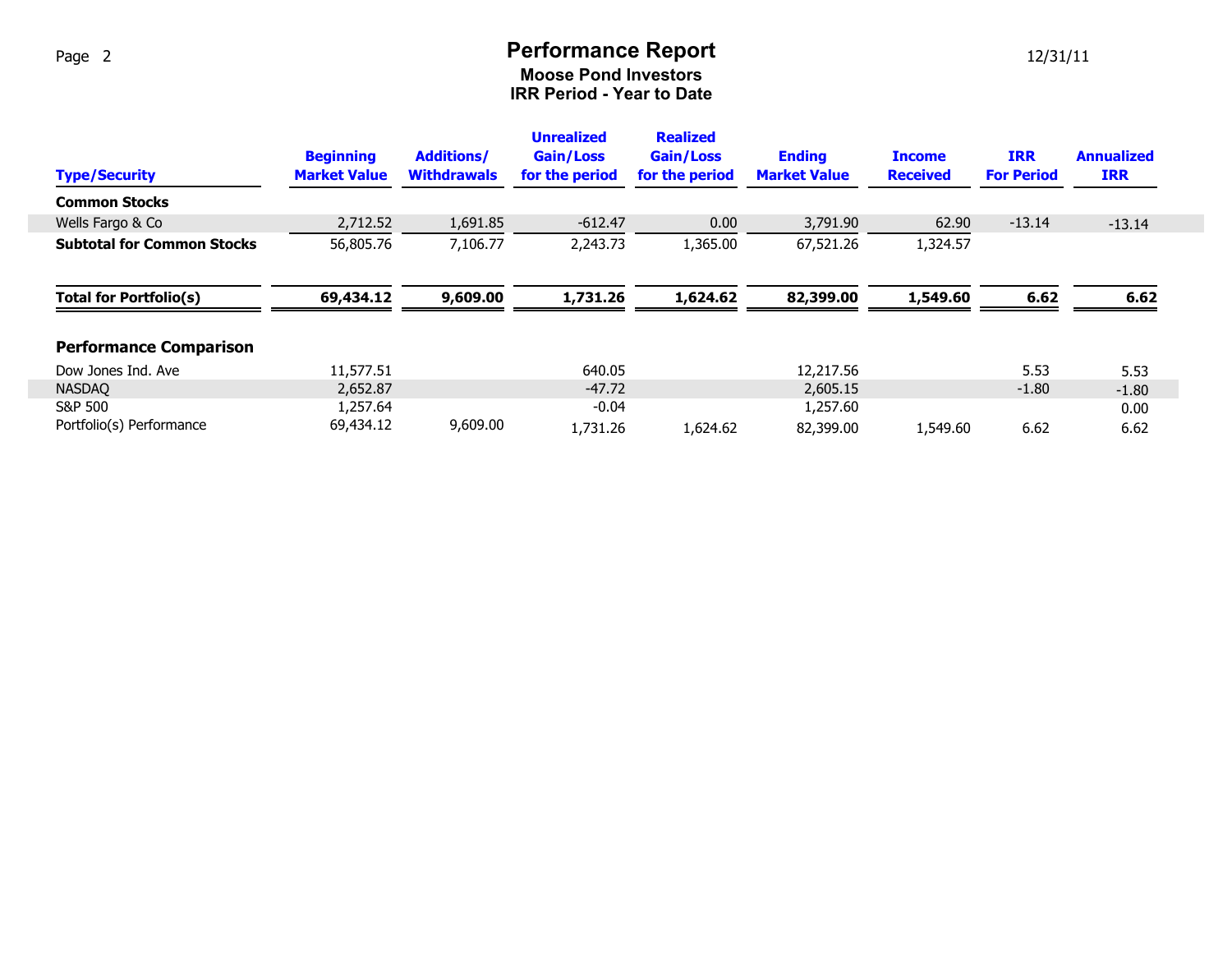## **Moose Pond Investors** Page 1 **Appraisal Report** 22/31/11

| <b>Type/Security</b>         | Quantity  | <b>Unit</b><br><b>Cost</b> | <b>Total</b><br><b>Cost</b> | <b>Market</b><br><b>Price</b> | <b>Market</b><br><b>Value</b> | % of<br><b>Portfolio</b> | <b>Unrealized</b><br>Gain/Loss | $\frac{9}{6}$<br>G/L | <b>Estimated</b><br><b>Income</b> | <b>Yield</b> | P/E     | <b>Beta</b> |
|------------------------------|-----------|----------------------------|-----------------------------|-------------------------------|-------------------------------|--------------------------|--------------------------------|----------------------|-----------------------------------|--------------|---------|-------------|
| <b>Money Market Funds</b>    |           |                            |                             |                               |                               |                          |                                |                      |                                   |              |         |             |
| Moose Pond MM Fund           | 383.20000 |                            | 383.20                      |                               | 383.20                        | 0.47                     | 0.00                           | 0.0                  | 0.00                              | 0.0          |         |             |
|                              |           |                            | 383.20                      |                               | 383.20                        | 0.47                     | 0.00                           | 0.0                  | 0.00                              | 0.0          |         |             |
| <b>Exchange Traded Funds</b> |           |                            |                             |                               |                               |                          |                                |                      |                                   |              |         |             |
| <b>VG REIT ETF</b>           | 94.14100  | 45.467                     | 4,280.31                    | 58.000                        | 5,460.18                      | 6.63                     | 1,179.87                       | 27.6                 | 0.00                              | $0.0\,$      |         |             |
| VG Sm-Cap ETF                | 65.23600  | 74.913                     | 4,887.05                    | 69.670                        | 4,544.99                      | 5.52                     | $-342.06$                      | $-7.0$               | 0.00                              | 0.0          |         |             |
| VG Sm-Cap Val ETF            | 71.63500  | 68.536                     | 4,909.57                    | 62.670                        | 4,489.37                      | 5.45                     | $-420.20$                      | $-8.6$               | 0.00                              | 0.0          |         |             |
|                              |           |                            |                             |                               |                               |                          |                                |                      |                                   |              |         |             |
|                              |           |                            | 14,076.93                   |                               | 14,494.54                     | 17.59                    | 417.61                         | 3.0                  | 0.00                              | 0.0          |         |             |
| <b>Common Stocks</b>         |           |                            |                             |                               |                               |                          |                                |                      |                                   |              |         |             |
| <b>Abbott Laboratories</b>   | 71.55400  | 49.991                     | 3,577.08                    | 56.230                        | 4,023.48                      | 4.88                     | 446.40                         | 12.5                 | 137.38                            | 3.4          | 19.5    |             |
| Aflac                        | 57.26200  | 38.418                     | 2,199.90                    | 43.260                        | 2,477.15                      | 3.01                     | 277.25                         | 12.6                 | 75.59                             | 3.1          | 10.9    |             |
| Amgen Inc.                   | 44.25600  | 58.556                     | 2,591.44                    | 64.210                        | 2,841.68                      | 3.45                     | 250.24                         | 9.7                  | 63.73                             | 2.2          | 15.9    |             |
| Apple Inc                    | 10.03900  | 348.628                    | 3,499.88                    | 405.000                       | 4,065.80                      | 4.93                     | 565.92                         | 16.2                 | 0.00                              | 0.0          | 14.6    |             |
| Automatic Data Proc          | 63.84600  | 38.890                     | 2,482.98                    | 54.010                        | 3,448.32                      | 4.18                     | 965.34                         | 38.9                 | 100.88                            | 2.9          | 21.0    |             |
| Berkshire Hathaway           | 38.22700  | 77.640                     | 2,967.96                    | 76.300                        | 2,916.72                      | 3.54                     | $-51.24$                       | $-1.7$               | 0.00                              | 0.0          | $0.0\,$ | 0.73        |
| Cardinal Health              | 0.36300   | 46.722                     | 16.96                       | 40.610                        | 14.74                         | 0.02                     | $-2.22$                        | $-13.1$              | 0.17                              | 0.6          | 11.9    | 0.68        |
| Cisco Systems Inc.           | 154.52600 | 18.687                     | 2,887.60                    | 18.080                        | 2,793.83                      | 3.39                     | $-93.77$                       | $-3.2$               | 37.09                             | 1.4          | 15.6    |             |
| Conocophillips               | 47.04700  | 71.222                     | 3,350.77                    | 72.870                        | 3,428.31                      | 4.16                     | 77.54                          | 2.3                  | 124.20                            | 3.6          | 9.3     |             |
| General Electric Co          | 221.64800 | 16.416                     | 3,638.60                    | 17.910                        | 3,969.72                      | 4.82                     | 331.12                         | 9.1                  | 150.74                            | 3.8          | 14.8    |             |
| Google                       | 6.39300   | 538.378                    | 3,441.85                    | 645.900                       | 4,129.24                      | 5.01                     | 687.39                         | 20.0                 | 0.00                              | 0.0          | 22.0    |             |
| <b>Illinois Tool Works</b>   | 76.88100  | 40.800                     | 3,136.73                    | 46.710                        | 3,591.11                      | 4.36                     | 454.38                         | 14.5                 | 110.70                            | 3.1          | 11.8    |             |
| Intel                        | 166.60070 | 20.500                     | 3,415.36                    | 24.250                        | 4,040.07                      | 4.90                     | 624.71                         | 18.3                 | 139.94                            | 3.5          | 10.5    |             |
| Jack Henry & Assoc.          | 104.84200 | 19.157                     | 2,008.41                    | 33.610                        | 3,523.74                      | 4.28                     | 1,515.33                       | 75.4                 | 44.04                             | 1.3          | 20.5    |             |
| Johnson & Johnson            | 34.20700  | 57.238                     | 1,957.94                    | 65.580                        | 2,243.30                      | 2.72                     | 285.36                         | 14.6                 | 77.94                             | 3.5          | 16.0    |             |
| Medtronic Inc                | 95.74300  | 45.664                     | 4,371.99                    | 38.250                        | 3,662.17                      | 4.44                     | $-709.82$                      | $-16.2$              | 92.89                             | 2.5          | 12.1    |             |
| Microsoft Corp               | 167.38300 | 27.916                     | 4,672.66                    | 25.960                        | 4,345.26                      | 5.27                     | $-327.40$                      | $-7.0$               | 133.89                            | 3.1          | 9.4     |             |
| Sun Hydraulics Corp          | 96.05850  | 19.488                     | 1,871.99                    | 23.430                        | 2,250.65                      | 2.73                     | 378.66                         | 20.2                 | 34.57                             | 1.5          | 15.8    |             |
| Walgreen Co                  | 103.21600 | 37.649                     | 3,886.00                    | 33.060                        | 3,412.32                      | 4.14                     | $-473.68$                      | $-12.2$              | 92.89                             | 2.7          | 11.2    |             |
| <b>Wal-mart Stores</b>       | 42.70000  | 47.896                     | 2,045.18                    | 59.760                        | 2,551.75                      | 3.10                     | 506.57                         | 24.8                 | 62.33                             | 2.4          | 13.5    |             |
| Wells Fargo & Co             | 137.58700 | 32.717                     | 4,501.39                    | 27.560                        | 3,791.90                      | 4.60                     | $-709.49$                      | $-15.8$              | 66.02                             | 1.7          | 10.2    |             |